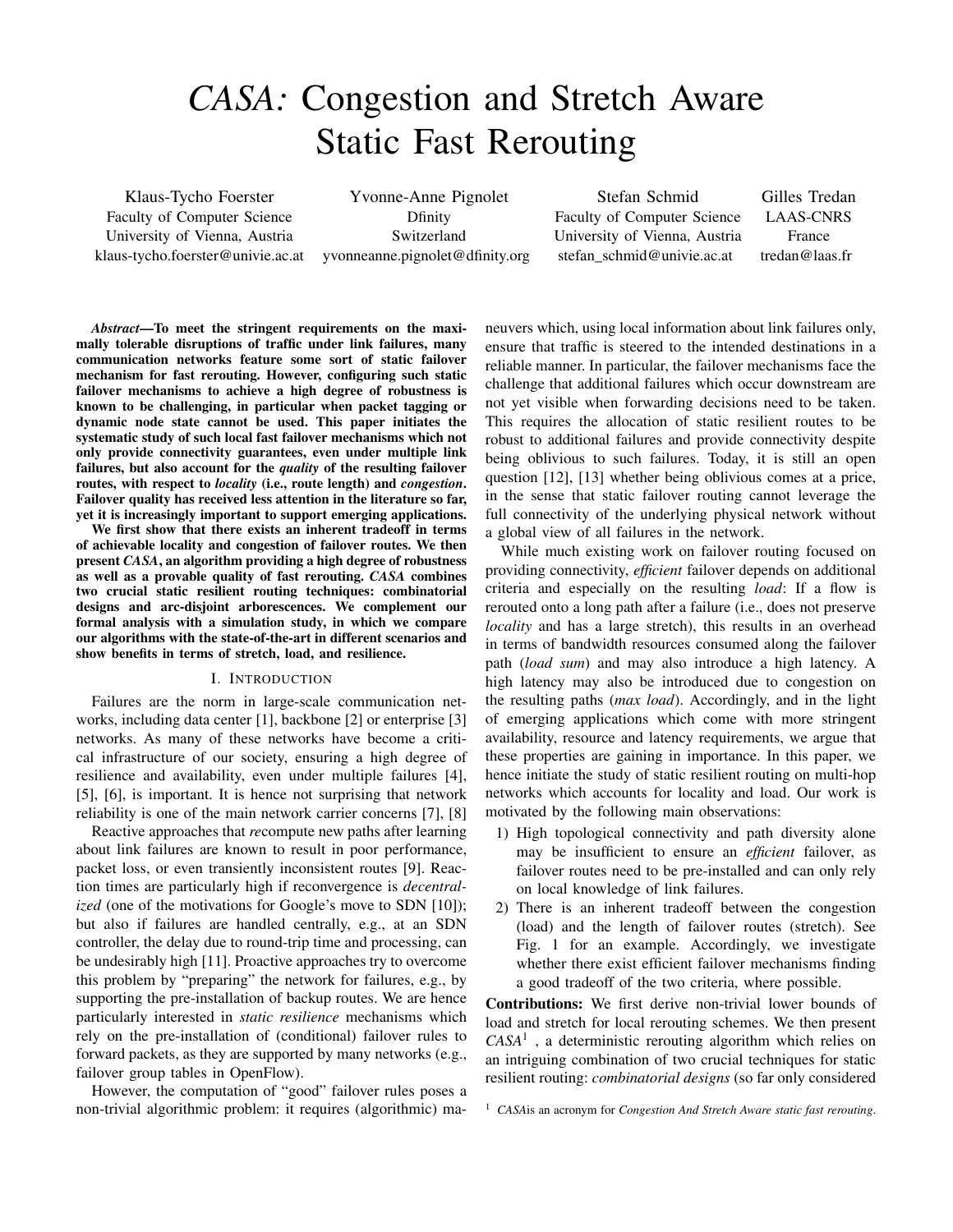

Fig. 1: 2-connected graph with  $l$  nodes on the left of  $v$  and  $l$  multi-hop paths between  $v$  and  $t$ . In this graph the load and stretch cannot be optimized at the same time if the dashed link between  $v$  and  $t$  fails. An algorithm optimizing for stretch would route the flows on short paths, inducing high load. On the other hand, an algorithm optimizing for load would distribute the flows over many (long) paths, resulting in high stretch factors.

in single-hop networks) and *arborescences* (known to provide connectivity, so far without load and stretch bounds).

We make the case for going beyond destination-based routing and leveraging also packet source addresses (e.g., the IP address, as usual in oblivious routing [14]): this, as we show, not only helps to reduce load but also to bypass Chiesa et al.'s conjecture [13]. To this end, we propose an algorithm called *SquareOne* that guarantees resilience to  $k-1$  link failures in kconnected graphs using a very simple backtracking approach.

In addition to our formal analysis, we compare *CASA* to state-of-the-art algorithms in simulations, both on synthetic and real-world networks. Our simulation results highlight the benefits of our approach in terms of stretch, load, and resilience. In our simulations, *SquareOne* also proves to achieve a good performance in many practical scenarios.

**Organization:** The remainder of this paper is organized as follows. In Section II we introduce our system model and the problem we study. In Section III we present lower bounds for stretch and load. In Section IV we describe algorithms and their achieved bounds, followed by Section V where we evaluate our algorithms in simulations. After discussing related work in Section VI, we conclude in Section VII.

### II. MODEL

The communication network is modeled as a graph  $G =$  $(V, E)$  connecting n nodes (switches, routers, hosts) V using undirected links  $E$ . We study  $k$ -connected networks which stay connected even after removing  $k - 1$  arbitrary links.

For routing decisions we assume that forwarding rules can match packet header fields as well as the in-port (the port from which a packet arrives at  $v$ , already used in [15] for fast reroute), and depending on this match, define the outgoing port to which a packet is forwarded at  $v$ . In other words, the focus of this paper is on *oblivious* (i.e., *static*) routing algorithms which do not rely on any dynamic state at nodes (e.g., counters) or in packets: we do not allow packet tagging. While tagging can improve the robustness of routing [16], [17], it is often undesirable in practice to change header fields.

The failover mechanism needs to be *statically preconfigured*: at the time the failover rules are installed, the set of link failures  $F$  is not known yet. The mechanism must be configured such that for any possible *local* link failures, a failover reaction is taken which provides connectivity, stretch and load guarantees *independently* of the additional failures that may be encountered downstream. It turns out that the ability to match in-ports can improve resilience and load of fast rerouting schemes. In particular, thanks to the possibility to match the in-port and the source of a packet, a node can be traversed multiple times during failover, without ending up in an infinite loop. That is, failover routes may not be simple paths but form *walks*, e.g., consider a network with a dead-end, forcing the packets to return along the same link [16].

Our goal is to devise  $r$ -resilient deterministic local rerouting algorithms with stretch and load guarantees. For worst-case load, we consider all-to-one traffic to a target node  $t \in V$ : every node communicates with unit demand to  $t$ . We study:

- 1) *Resilience (*r*):* A packet routed according to algorithm A *eventually* reaches t despite up to r link failures encountered on its walk to the destination. As such, only a finite number of loops (repeated visits of the same node) is allowed on the walk to the destination.
- 2) *Congestion resp. Load (*φ*):* Flow allocations are "loadbalanced", minimizing the number of rerouted flows on links in G. That is, we aim to minimize  $\phi = \max_{e \in E} \phi(e)$ , where  $\phi(e)$  describes the number of flows crossing link e due to rerouting.
- 3) *Locality resp. Stretch (*s*):* Flow allocations are "lowstretch", minimizing the (additive) detour packets take to reach their target:  $s := \max_{v \in V} |W_{v,t}| - \text{dist}(v,t),$ where  $W_{v,t}$  describes the walk by the packet from v to t in the (re)routing algorithm A and  $dist(v, t)$  is the number of hops on a shortest path in the original failure-free graph  $G_0$ .

Simply put, we want to devise algorithms that maximize resilience while minimizing load and stretch. As a consequence, the resulting algorithms ensure a low latency overhead even under multiple link failures. To analyse the performance of a failover scheme in a network with  $f$  failed links (we express node failures in terms of the node's incident links which fail with it), we need some more definitions. In general, to study the limits of the failover scheme, we focus on worst-case performance: we assume the link failures are determined by an adversary knowing the resilient routing protocol.

**Definition 1.** Let F be a set of failed links,  $F \subset E$ . A worst case scenario *constitutes a set of failed links* F *that generate the worst load* φ*, chosen by an omniscient adversary knowing the failover scheme.*  $F_o(\phi)$  *is defined as the set of* "optimal" attacks" *(in terms of minimal required number of failures) leading to a load*  $\phi$ *. That is,*  $\forall \phi \leq n, \forall F \in F_o(\phi)$ *, there is at least one (non-failed) link* e *such that the load* φ(e) *under a link failure set*  $F$  *is*  $\phi$  *and there are no link failure sets smaller than* |F| *generating the same load.*

Note that while we describe our algorithms in terms of conditional failover rules, our lower bounds and algorithms are general and apply to any static rerouting mechanism coping with local failure information.

## III. LOWER BOUNDS

We have seen above that requiring higher resilience may force algorithms to choose worse routes in term of load and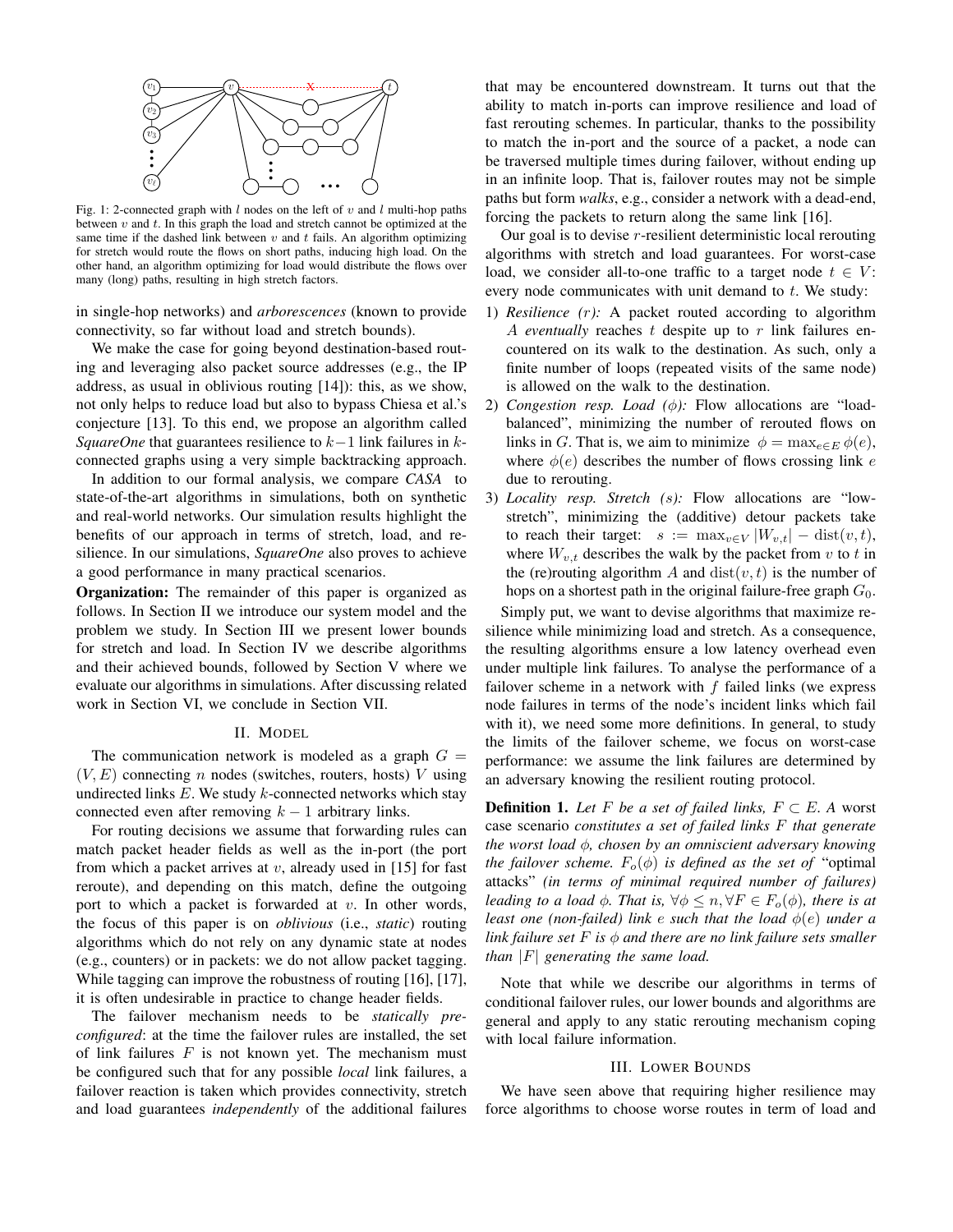stretch. There are graphs where it is not possible to minimize load and stretch at the same time, e.g., on the graph depicted in Fig. 1. Next, we lower bound load and stretch individually.

# *A. A Load Lower Bound*

We derive a non-trivial lower bound for oblivious routing schemes where routes do not only depend on the destination (but e.g., can also depend on the source) without requiring additional state maintained in nodes or packets.

Theorem 1. *For any local* r*-resilient failover scheme* (0 < r < k) *without disconnecting any source-destination pair, there exists a failure scenario which results in a link load of at least* <sup>√</sup> r *on any graph.*

*Proof:* Let G be a k-connected graph, and let A be an r-resilient algorithm on G. Consider an all-to-one communication pattern where all nodes send messages to some node  $t \in$ V. Let the degree of the destination be  $deg(t) \geq k$ , due to the fact that G is k-connected, and let  $V_t = v_1, \ldots, v_{\text{deg}(t)}$  be the direct neighbors of  $t$ . Observe that each of these neighbors sends a flow to t, for a total flow of  $\deg(t)$  from the node set  $V_t$ . Observe also that since G is k-connected, there exist at least  $k$  link-disjoint paths between any two neighbors of  $t$ .

Let K be the graph induced from the subset  $V_t \cup \{t\}$  of G. In addition we add for each pair  $v_i, v_j \in V_t$  a link  $(v_i, v_j)$ to K representing the (multiple) link-disjoint options for  $v_i$  to transmit a message to  $v_i$  using paths from  $G \setminus K$ .

Observe that the resulting graph  $K$  is a complete graph on which an all-to-one communication pattern to  $t$  must be realized. This situation has already been addressed in [18], and the corresponding lower bound still holds: it is possible and the corresponding lower bound still holds. It is possible<br>to generate  $\sqrt{r}$  load for  $r < k$  failures. We summarize the key steps of the proof in the next paragraph.

Pick a node  $v_i$  and its corresponding flow. Since A is correct it must lead the flow from  $v_i$  to t in the absence of failures. Let  $a_i^0$  be the last link taken by this flow to reach t. Assume now  $a_i^0$ has failed. Since A is  $r \geq 1$  resilient, there must similarly exist a link used to reach t despite the failure of  $a_i^0$ . Let  $a_i^1$  be this link. Observe that this process can be repeated  $r$  times for node  $v_i$ , but also for all the other nodes of  $V_t$ , providing us with a collection of A's strategical choices, which can be formalized as  $(a_i^j)_{1 \leq i \leq \deg(t), 0 \leq j < r} \in \{(t, v_1), \ldots, (t, v_{\deg(t)})\}^{\deg(t) \times r}.$ By carefully analyzing this set (that can conveniently be seen as a matrix), it is possible to identify at least one link that as a matrix), it is possible to identify at least one fink that appears *early* (that is, before the  $\sqrt{r}$  first failures) and *often* appears early (that is, before the  $\sqrt{r}$  first families) and *often* (that is, in  $\sqrt{r}$  flows). Exposing this link for all those  $\sqrt{r}$  flows The creates a load of  $\sqrt{r}$  and requires at most  $(\sqrt{r})^2 = r$  failures. Let  $F$  be this strategy. Now observe that this strategy  $F$  has the same impact on  $G$  as on  $K$ .

Interestingly, it has been proved in [18] that if a failover rule only depends on destination addresses, the situation is even worse, with linear load, even in the most densely connected graph, a clique. This shows that for low load it is crucial to use more than the destination for routing decisions. Accordingly, in the following, we will propose schemes which distribute the flows based on the source address as well.

# *B. A Stretch Lower Bound*

Regarding the minimum additive stretch, we can derive the following lower bound, which generalizes and improves upon the girth-based results of [19]:

Theorem 2. *Consider any local failover scheme for a graph* G *with resilience* r*. Let* WG,t,r *be a shortest walk through nodes in*  $V \setminus \{t\}$  *that contains*  $r+1$  *neighbors of t. The additive stretch of the failover scheme is at least*  $\max_{t \in V} |W_{G,t,r}|$ .

*Proof:* For a deterministic r-resilient scheme, an adversary can fail  $r$  different links incident to the destination. Hence, any local scheme can be forced to visit at least  $r+1$  neighbors of the destination, where the first  $r$  visited neighbors have failures on their connecting link to the destination, and only the  $(r+1)$ -th neighbor has a working connection to t. Note that such a described walk must exist, as the graph has a resilience of r, i.e., when an adversary uses its r failures incident to a destination  $t$ , all neighbors of  $t$  (and in general, all nodes, under any r failures) still form a connected component.

For example, consider a local failover scheme with resilience 2 for 2-dimensional  $x \times y$  torus graphs: for  $x, y \ge 4$ , a shortest walk through  $2+1=3$  neighbors of any destination t has a length of exactly 4, i.e., its additive stretch is at least 4.

In general, finding a shortest path through some nodes is NP-hard, but it is tractable for many situations [20], e.g., for constant  $r$ , even under link capacity constraints [21].

#### IV. UPPER BOUNDS AND ALGORITHMS

#### *A. First Observations*

We first observe that going beyond destination-based forwarding, and including also the source address (as it is usually performed in oblivious routing), cannot only reduce network load but also help to reach the maximum oblivious resilience possible, as desired in Chiesa et al. [13]. To this end, when a failure is encountered, we backtrack to the source and select another (pre-determined) disjoint path to the destination. We note that our proof relies on the source, see also [13, §4.2].

# Theorem 3. *Given a* k*-connected graph, there is an oblivious deterministic* (k − 1)*-resilient routing scheme.*

*Proof:* We prove the following claim for a single destination t: Let  $r + 1$  be the number of link-disjoint paths between a source  $v$  and a destination  $t$ ; then there is an oblivious deterministic  $r$ -resilient routing scheme from  $v$  to  $t$ . The theorem then follows by a simple application for all source-destination pairs. Since the choice of one of the  $r + 1$ paths can depend on source, destination and in-port, and due to link-disjointness, nodes can determine which route packets were following so far. If they cannot forward the message towards the destination along the currently used path, either because the corresponding outgoing link has failed, or because the message has been received from the next node on this path, they send the message to their predecessor on the path from the source. Now, the message will be able to backtrack to the source (as the  $r + 1$  paths are not just arc-disjoint, but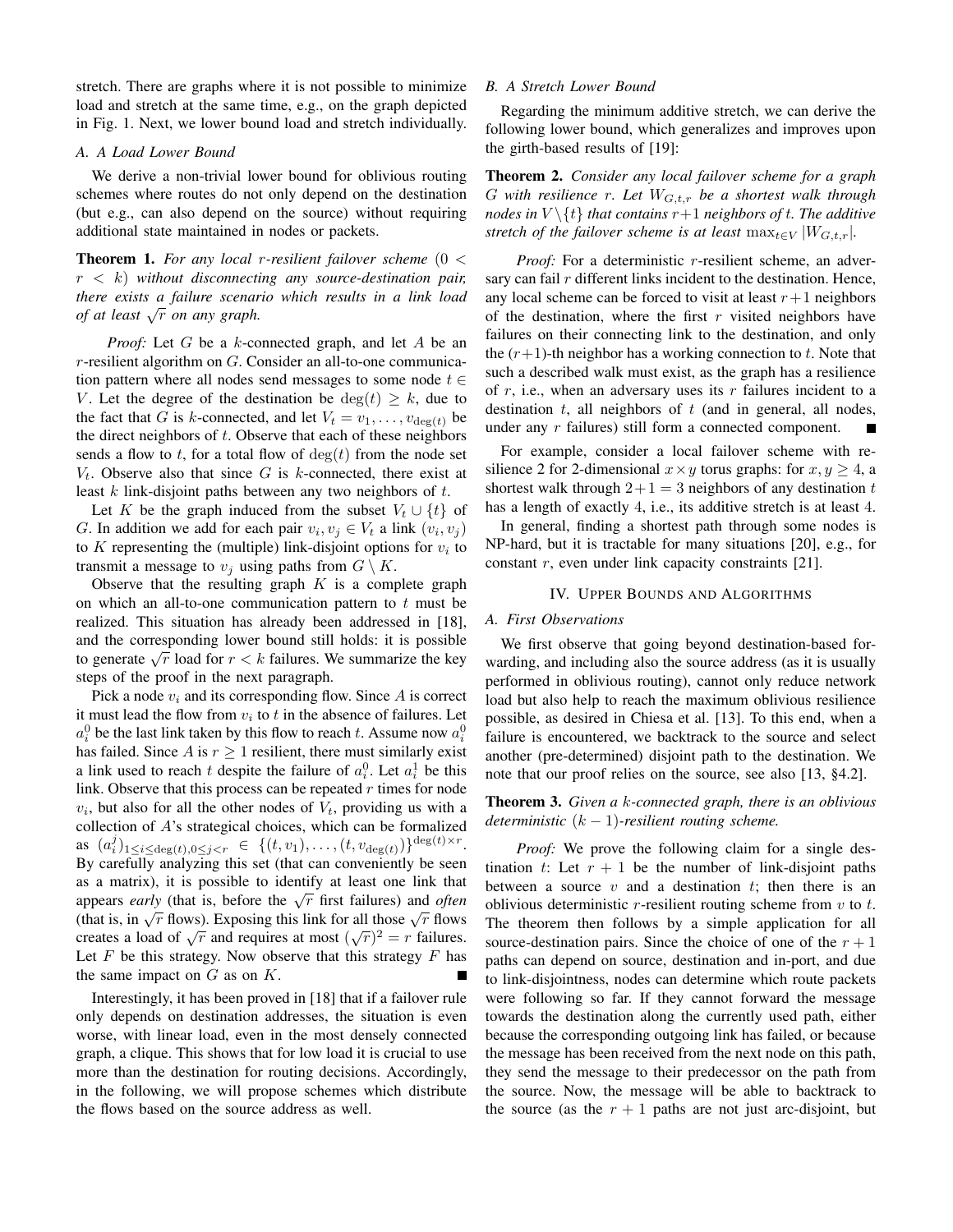link-disjoint), from where the next path is tried. Due to the fact that no link belongs to more than one of the  $r + 1$  paths from the source to the destination, the message will reach the destination if at most  $r$  links fail.

Note that such source-destination link-disjoint paths can be computed efficiently with, e.g., (min cost) flow formulations [22]. While the approach described in the proof of Theorem 3 provides optimal resilience, it does not consider stretch or load. In the remainder of this section we study resilient routing schemes with such additional guarantees.

Our algorithms will leverage *rooted spanning arborescences*, a known approach to implement robust routing [12], [23]. We will quickly revisit these concepts in the following. Let  $(u, v)$  denote a directed arc from node u to v. A directed subgraph  $T$  is an r-rooted spanning arborescence of  $G$  if (i)  $r \in V(G)$ , (ii)  $V(T) = V(G)$ , (iii) r is the only node without outgoing arcs and (iv), for each  $v \in V \setminus \{r\}$ , there exists a single directed path from  $v$  to  $r$ .

When it is clear from the context, we use the term 'arborescence' to refer to a  $t$ -rooted spanning arborescence, where  $t$  is the destination node. A set of arborescences  $\mathcal{T} = \{T_1, \dots T_k\}$ are arc-disjoint if no pair of arborescences in  $T$  share common arcs, i.e., if  $(u, v) \in E(T_i)$  then  $(u, v) \notin E(T_i)$  for all  $i \neq j$ . It is known that  $k$  arc-disjoint arborescences exist in any  $k$ connected graph [24] and can be computed efficiently [25].

Chiesa et al. [12] showed how decompositions of  $G$  into  $T$ can be used to define failover routes: If a packet encounters a failed link at node  $v$ , then  $v$  forwards the packet along a different arborescence  $T_i$ . The crucial question studied in this paper is which arborescence to use when a packet hits a failed link (i.e., a node where the next link to be used is unavailable). In the following, we say that a packet is routed *according to an arborescence*  $T_i$  if a packet is forwarded along the unique directed path of  $T_i$  towards the destination.

When choosing the next arborescence to be used in case of failure in an arbitrary *circular* order, we have a  $(|k/2|-1)$ resilience for  $k$  arc-disjoint arborescences as each link will be used at most twice due to a failure.

#### *B. Avoiding Unnecessary Load*

We next introduce the ideas underlying *CASA*, which provides efficient failover routes even under multiple failures. In particular, we observe that by varying the order of the arborescences used, we can give load-balancing guarantees for arborescence-based routing as well. This helps avoid the following problem: when a failure incurs and all affected flows use the same rerouting arborescence, then the links of this arborescence can be overloaded.

For example, consider all flows that use the link  $(v, t)$ ,  $v$  being some neighbor of  $t$  in their default routes. For a destination of degree  $deg(t)$ , there is such a link which carries  $n/\text{deg}(t)$  flows. If this link fails, and all these flows are rerouted to t via another neighbor of t, called  $v'$ , then the link  $(v', t)$  will experience a load of  $n/\text{deg}(t)$  due to one single failure. On the other hand, a rerouting scheme that balances the load better, can achieve a maximal load of  $n/\deg(t)/(\deg(t) - 1)$  for the same scenario, by distributing the flows to all remaining neighbors of  $t$ .

A general way to represent the decisions for the next arborescence for oblivious routing schemes, which is also used to describe *CASA*, is to use an  $n \times k$  matrix, containing the indices of the arborescences to be used as elements. Each row of this failover matrix is assigned to a source node. Once we have constructed such a matrix and the assignment of nodes to rows, we use them for the decision which arborescence to choose in the case of a failure:

#### *C. Failover Matrix-based Arborescence Routing*

Given a failover matrix, consider a packet arriving at node  $j$ , with in-port  $p$  originating from source node  $i$ . Each in-port corresponds to exactly one arborescence due to the fact that we use arc-disjoint arborescences. Thus node  $j$  can determine on which arborescence  $T_l$  the packet has been routed so far and look up the index of  $l$  in row  $i$ . If the link leaving node  $j$  of arborescences  $T_l$  has failed, the next available arborescence is selected in the order of the  $i<sup>th</sup>$  row of the failover matrix after element  $l$  in this row. An illustration of this scheme is depicted in Fig. 2, corresponding to the pseudo-code in Algorithm 1.

| <b>Algorithm 1</b> CASA: Rerouting given a Failover Matrix $M$ |  |  |  |  |  |  |  |  |
|----------------------------------------------------------------|--|--|--|--|--|--|--|--|
|----------------------------------------------------------------|--|--|--|--|--|--|--|--|

Upon receiving a packet of flow  $i$  at node  $v$ :

- 1: if destination not reached yet,  $t \neq v$  then
- 2: current arborescence  $T_l$  (determined by in-port)
- 3: **if** next hop on  $T_l$  is up **then** forward packet along  $T_l$
- 4: **else**  $j = \text{index of } v \text{ in } i^{th} \text{ row } + 1, m_{i,j-1} = l.$
- 5: while next hop on  $T_{m_{i,j}}$  is down do  $j = j + 1$
- 6: forward packet along  $T_{m_{i,j}}$



Fig. 2: A subgraph of four nodes and three arborescences. When a packet arrives at node  $v_1$ , the in-port determines which arborescence it follows at the moment. A packet arriving at  $v_1$  from  $v_2$  is currently following arborescence II (blue, dash-dotted). If the next link on this arborescence to  $v_4$ is unavailable, then node  $v_1$  can look up the matrix for the next arborescence to follow. If the next arborescence is  $I$  (orange, dotted) and the link to  $v_3$  has failed too, it resorts to arborescence  $III$  (green, dashed) to  $v_2$ . Note that this allows flows that have been following the same arborescence to take different next hops when encountering a failure. E.g., depending on the source node, the next arborescence to be used can differ.

For arborescence routing, this means that we need to ensure that the arborescences used in case of failures are as diverse as possible. Towards this end, we apply a second key technique: we leverage ideas from *block design* using k arc-disjoint arborescences. For simplicity we first assume that  $k$  can be written as  $q^2+q+1$  for some prime power q and we construct a latin failover matrix using a  $(q^2 + q + 1, q + 1, 1)$ -BIBD as in [26]. While the (efficient) construction algorithm is immaterial for the following discussion, it is important to note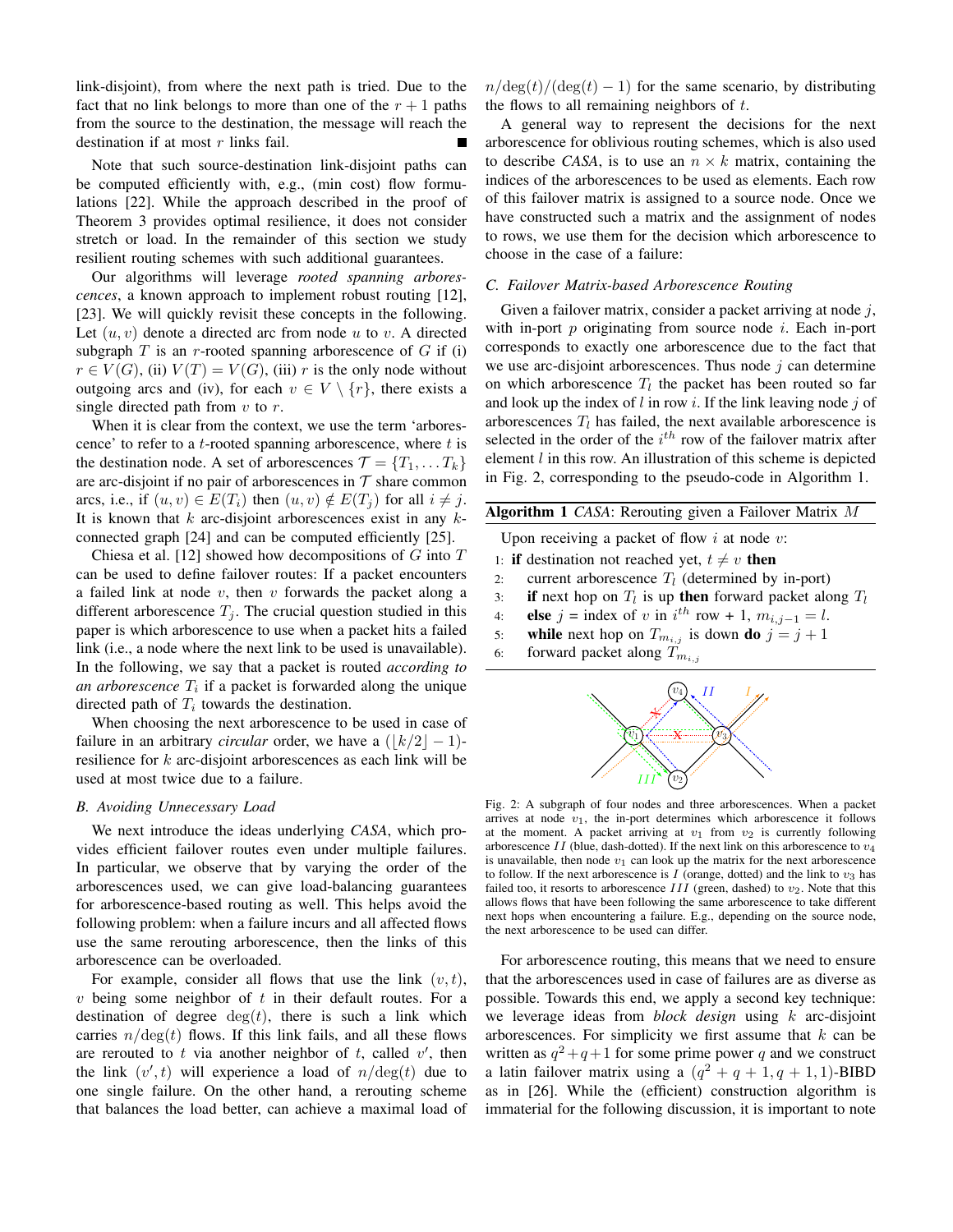that each of the rows in this matrix is a permutation of  $k$ elements and that any two of its  $q$ -length prefixes of rows have exactly one element in common. We can then use this  $k \times k$  matrix to build a  $n \times k$  matrix, with one row for each node (and thus for each flow in the all-to-one traffic pattern). The steps to build this larger matrix are described in the proofs of the following theorems. Once we have this matrix, we use them to decided which arborescence to choose under failures.

As we will see in the following, the BIBD failover matrix construction guarantees low load, whereas the right selection of short arborescences ensures a low routing stretch.

**Theorem 4.** For  $\rho < \sqrt{k}/\lambda$  a circular rerouting scheme *with* k *arborescences can optimally spread the use of the arborescences across*  $\lambda k$  *flows leading to a load*  $\phi \leq \rho$  *with*  $\Omega(\rho^2)$  *failures with a BIBD failover matrix.* 

*Proof:* As a first step, we prove that in all-to-one routing one of the most loaded arcs is incident to the destination under a minimal number of failures. Assuming the contrary, there is an arc from node u to  $v, v \neq t$  carrying more load than the arcs incident to the destination. Together with the fact that this arc is used by exactly one arborescence, this implies that there must be another failure on this arborescence. Otherwise the load on the last arc would be at least as high as the load on the arc from  $u$  to  $v$ . Since we could hence omit this failure and still have the same load, we have reached a contradiction. Thus, we can focus on the arcs to the destination. If the degree of the destination is  $k$ , each of them is used by one arborescence. Thus, the arborescence chosen due to the last failure on the path to the destination determines the load. Thanks to the fact that we use circular arborescence routing, the order of the arborescences chosen for a flow does not affect the resilience.

Analogously to the proof of Theorem 1 of  $[26]$ , k flows that select the next arborescence to route along according to the  $(k \times k)$ -BIBD-failover matrix ensures that an arborescence is used for rerouting  $\rho$  flows if at least  $\Omega(\rho^2)$  links fail. Due to the lower bound proved earlier, this is optimal.

This can be extended for more than  $k$  flows, parametrized by the number of failures to be tolerated:. for more than  $k$ flows we cannot construct a latin submatrix where the first  $\sqrt{k}$  rows intersect in exactly one element, as we have only k elements to fill the matrix with. However, when maintaining low intersection size, we can keep the number of failures needed for arborescence reuse high. Consider the case when each element can occur twice in each column, but the pairwise intersection of the first  $l$  elements of two rows is still one. In this case we can use the same arguments as above to show that the necessary number of failures is quadratic in the resulting load, if the maximum number of failures affecting any arborescence is at most 2l.

Hence we can split BIBD blocks into smaller blocks and use the BIBD failover construction to build matrices for more flows with the same asymptotic load behavior, albeit tolerating fewer failures for the guarantees. More precisely, given a  $(q^2 + q + 1, q + 1, 1)$ -BIBD for  $q = \sqrt{k}$  we can construct a  $(2^{3 \log n/2 - \log \lambda}, \lambda, 1)$ -BIBD by partitioning each block into

 $(q+1)/\lambda$  disjoint subblocks. With the smaller blocks, we can use the same approach as before, for  $\lambda$  times more flows.

The scheme can be generalized for values of  $k$  which are not  $q^2+q+1$  for some prime power q by selecting a suitable power of 2 and extending the resulting BIBD matrix with repeated rows and permutations of the remaining elements like in [26] to a  $k \times k$  matrix. The subsequent steps are the same and the constants in Theorem 4 increase by at most a factor of four.

Note that the circular routing scheme retains its  $(|k/2|-1)$ resilience, regardless of the use of the BIBD scheme. However, the load bound only holds for up to  $k/(2\lambda^2)$  failures.

Instead of reducing the fault tolerance, we can also use the same rows for multiple flows. In other words, two or more flows use the same sequence of arborescences for failover and their load increases. More precisely, this option leads to a linear increase in the joint use of the same arborescences. Hence we can trade-off between paying a re-use factor or lowering the failure resistance as we please.

Corollary 1. *A rerouting scheme with* k *arborescences can spread the use of the arborescences across*  $\lambda k$  *flows for*  $|F|$   $\lt$  $|k/2|$  *failures incurring a re-use of*  $\lambda \sqrt{|F|}$ *.* 

# *D. Adding Locality to the Picture*

Next, we investigate how to control the stretch. If we have multiple shortest paths, we can reach optimal resilience and stretch. However, a proof by contradiction shows that only one shortest path arborescence may exist. Hence, we need to select arborescences with low depth. While they do not guarantee shortest paths, we can use them to bound the stretch.

For k *independent* arborescences (no common nodes on paths from  $v$  to  $d$  on different arborescences), the proof of Theorem 3 can be adapted to circular arborescence routing.

Theorem 5. *Given* k *independent arborescences of maximal depth* d*, any order of following the arborescences with backtracking is*  $(k - 1)$ -resilient with an additive stretch of  $d|F|$ .

*Proof:* Due to the independence property no link belongs to more than one of the  $k$  paths from the source  $s$  to the destination  $t$ , thus a message reaches the destination if at most  $k$  links fail. Moreover, due to the arborescences' depth each path from s to t is at most d hops long and at most |F| paths are tried out, thus the stretch is at most  $d|F|$ .

However, sometimes one can find arborescences where a better bound can be shown. For example, Yang et al. [27] describe a construction of  $k$  rooted Independent Spanning Trees (ISTs) for the k-dimensional hypercube, with an additional property: for any node  $v \neq t$ , the path from v to the child of t in  $T_i$  is a shortest path in  $G$ . Such ISTs are called *optimal* and can be used for algorithms with resilience and stretch bounds.

Lemma 1. *Given a set of* k *independent spanning trees*  $\mathcal{T} = \{T_1, \ldots, T_k\}$  *rooted at t, the following is an arc-disjoint arborescence set*  $\mathcal{T}' = \{T'_1, \ldots, T'_k\}$ :  $\forall \{u, v\} \in T_i$ , where v *is closer to the root t on*  $T_i$  *than*  $u$ *, add an arc*  $(u, v)$  *to*  $T'_i$ *.*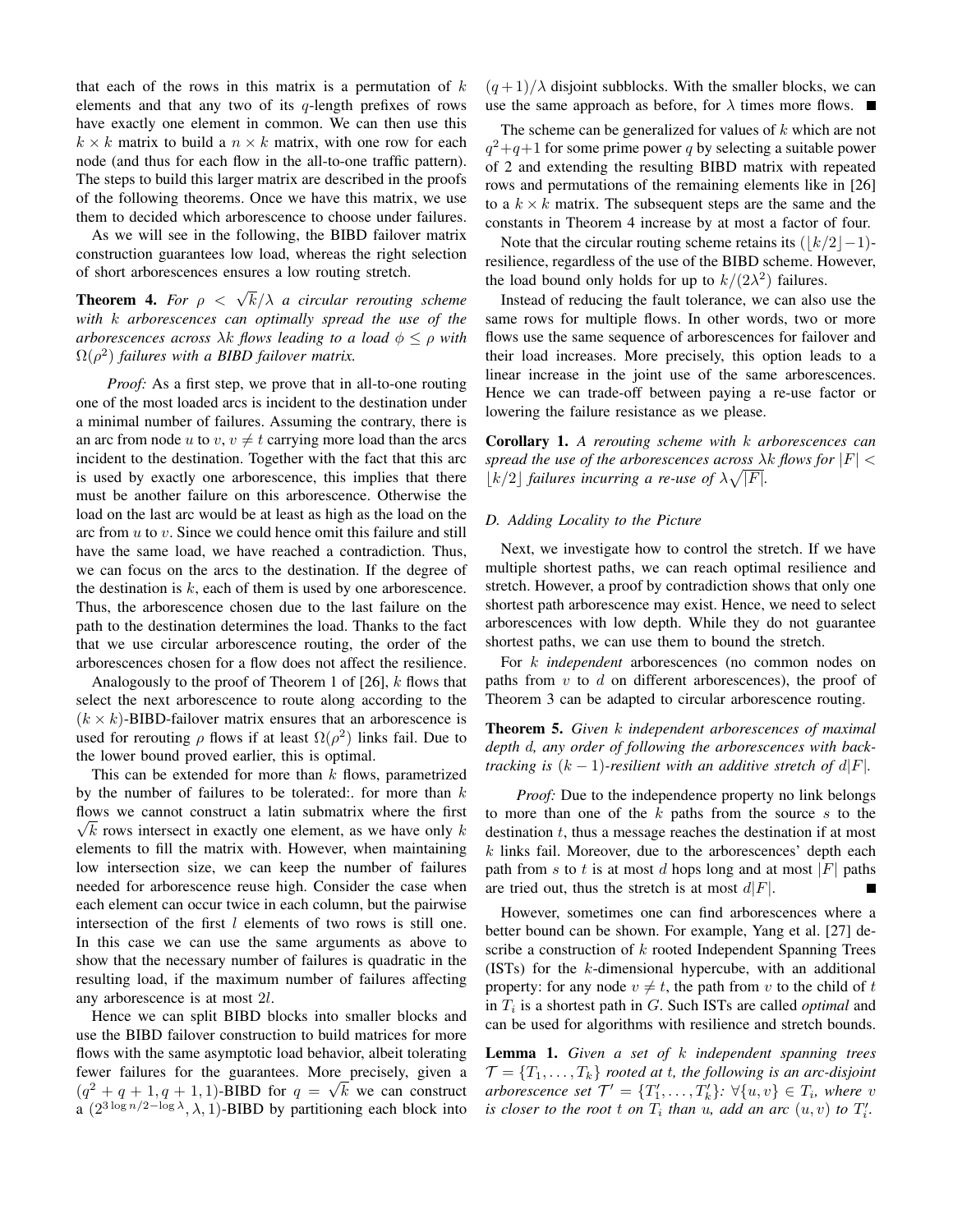*Proof:* Due to the fact that  $T_i$  does not contain any undirected cycles, the link set  $T_i'$  cannot contain any directed cycles, thus we have a set of arborescences. To prove their arcdisjointness, assume for the sake of contradiction, that there are two arborescences sharing arc  $(u, v)$ . This is not possible as it would violate the independence property of the IST.  $\overline{\phantom{a}}$ 

Theorem 6. *Given a set of* k *optimal ISTs, circular arborescence routing is*  $(|k/2| - 1)$ *-resilient with additive stretch* 2a|F|*, where* a *is the maximal distance between two neighbors of* t *in the graph without* t*.*

*Proof:* Using ISTs as arc-disjoint arborescences, circular arborescence routing guarantees that packets reach the destination if at most  $\lfloor k/2 \rfloor - 1$  links fail. Whenever a failure leads to change the currently used arborescence, this implies that shortest paths to a different neighbor of the destination are used. As the distance of these neighbors is at most  $a$  by definition, a detour of at most  $a$  is added for each change of arborescences.  $|F|$  failures can thus cause up to  $2|F|$  arborescence changes. Hence, the stretch is at most  $2a|F|$ .

In addition to the hypercubes mentioned earlier, there are also other graphs for which constructions of optimal ISTs have been found. Among them are cartesian products of complete graphs [28], hybrid graphs [29], even [30] and odd graphs [31].

For arc-disjoint arborescences without the optimal path lengths to neighbors of the destination, a weaker result holds.

Theorem 7. *Given a set of* k *arc-disjoint arborescences of maximal depth d, circular arborescence routing is*  $(|k/2|-1)$ *resilient with additive stretch* 2d|F|*.*

*Proof:* Whenever the arborescence is changed due to a failed link, an additional detour of at most  $d$  has to be taken into account. As |F| failed links can cause  $2|F|$  arborescence changes, the total stretch is bounded by  $2d|F|$ .

#### *E. Stretch-Load Tradeoff*

Having derived the main properties of *CASA*, we next discuss a fundamental tradeoff that any static failover algorithm faces. The order in which arborescences are chosen when encountering failures (i.e., to ensure resilience) has an impact on both load and stretch. More precisely, the two objectives contradict. To illustrate this, first consider a node  $v$  that reaches t with a low stretch in arborescence  $T$ . Then  $T$  must be low stretch for all nodes between  $v$  and  $t$  in  $T$  also have a low stretch in  $T$ . This hints that selecting always the lowest stretch backup tree  $T$  will lead to a high load on  $T$ . To avoid this load, some nodes must deliberately choose another  $T'$  with longer paths to  $t$  even though  $T$  is available.

This situation can be generalized: imagine a set of trees  $T =$  $T_1, \ldots, T_k$  sorted by increasing stretch for a node v and such that the stretch using  $T_i$  is, say,  $\sigma_i$ . Consider a partition of these arborescences into two sets of low stretch  $L = \{T_i, i \leq k/2\}$ and high stretch  $H = \mathcal{T} \setminus H$ . Imagine a strategy consisting of exploiting first the trees of  $L$  and then only the trees of  $H$ . exploiting first the trees of L and then only the trees of H.<br>This strategy provides a  $2\sqrt{k/2} = \sqrt{2k}$  worst case load, for a worst case stretch of  $\sigma_{k/2}$  due to the use of the  $T_{k/2}$  tree. On the other hand, a strategy that directly uses all  $\mathcal T$  trees would the other hand, a strategy that directly uses all *f* trees would<br>provide a better load guarantees of  $\sqrt{k}$  at the expense of a worse stretch of  $\sigma_k$  due to the assignment of  $T_k$  to some flow.

# V. EXPERIMENTAL EVALUATION

In order to complement the formal analysis of *CASA* and the worst-case guarantees derived above, we conducted an extensive simulation study in which we investigate stretch, load, and resilience properties in different scenarios and compared to existing algorithms. More precisely, we measure the performance of adding a BIBD failover matrix to circular arborescence routing (see the *CASA* Algorithm 1) and of the link-disjoint backtracking scheme from Theorem 3, which we denote as *SquareOne*. For *SquareOne* we iterate through the paths by lengths, setting the shortest one as the default route.

For comparison, we also include the circular arborescence failover scheme from Chiesa et al. [32] (also in [16]). In particular, this allows us to judge the practical impact of *CASA*'s approach of combining BIBDs with circular arborescence routing. Similarly, we furthermore include their randomized arborescence scheme without bouncing [12], to have a good load competitor, e.g., for worst-case failure scenarios<sup>2</sup>.

Similar to the evaluation in [32], we evaluate all four algorithms on one hundred 8-connected 8-regular random networks  $(RR)$  with 100 routers each<sup>3</sup> (each node as a destination, 10K experiments), for all-to-one traffic with randomly picked destinations. The eccentricity is between 3 and 4 and the average shortest path around 2.4. Furthermore, we also study well-connected cores of various autonomous systems [33], see Table I (again, each node as a destination, 1583 experiments).

| AS                       | 1239 A | 2914 B | 3356 C | 7018 D |
|--------------------------|--------|--------|--------|--------|
| Number of nodes          | 389    | 225    | 377    | 204    |
| Number of links          | 3621   | 1696   | 4736   | 1667   |
| Eccentricity             |        | h      |        | 6      |
| Avg shortest path length | 3.06   | 2.48   | 3.14   | 3.17   |

TABLE I: Properties of 8-connected cores of various ASes

We study two failure scenarios: (i) In the *random scenario*, we fail links uniformly at random, in numbers also greatly beyond the connectivity of the network. Hence, some nodes might be disconnected<sup>4</sup>, but usually many paths to the destination remain. (ii) In the *targeted scenario*, links directly connected to the destination fail. Thus, a failover scheme might use an expensive rerouting in the last moment.

In our plots, we mark the algorithms as *CASA* (Algorithm 1), *SquareOne* (Theorem 3), *DetCirc* ([32]), and *PRNB* ([12]). The stretch and load is measured with respect to the situation in a failure-free network, showing the multiplicative stretch respective load overhead induced by the failed links.

<sup>2</sup> We also evaluated their randomized scheme with bouncing, it performed like its no-bouncing alternative.  $3\,$  We note that all schemes only required minimal preprocessing to compute the routing rules on the random graphs, < 1s for *SquareOne*, and up to 2s for the arborescence decompositions. which we then omit as sources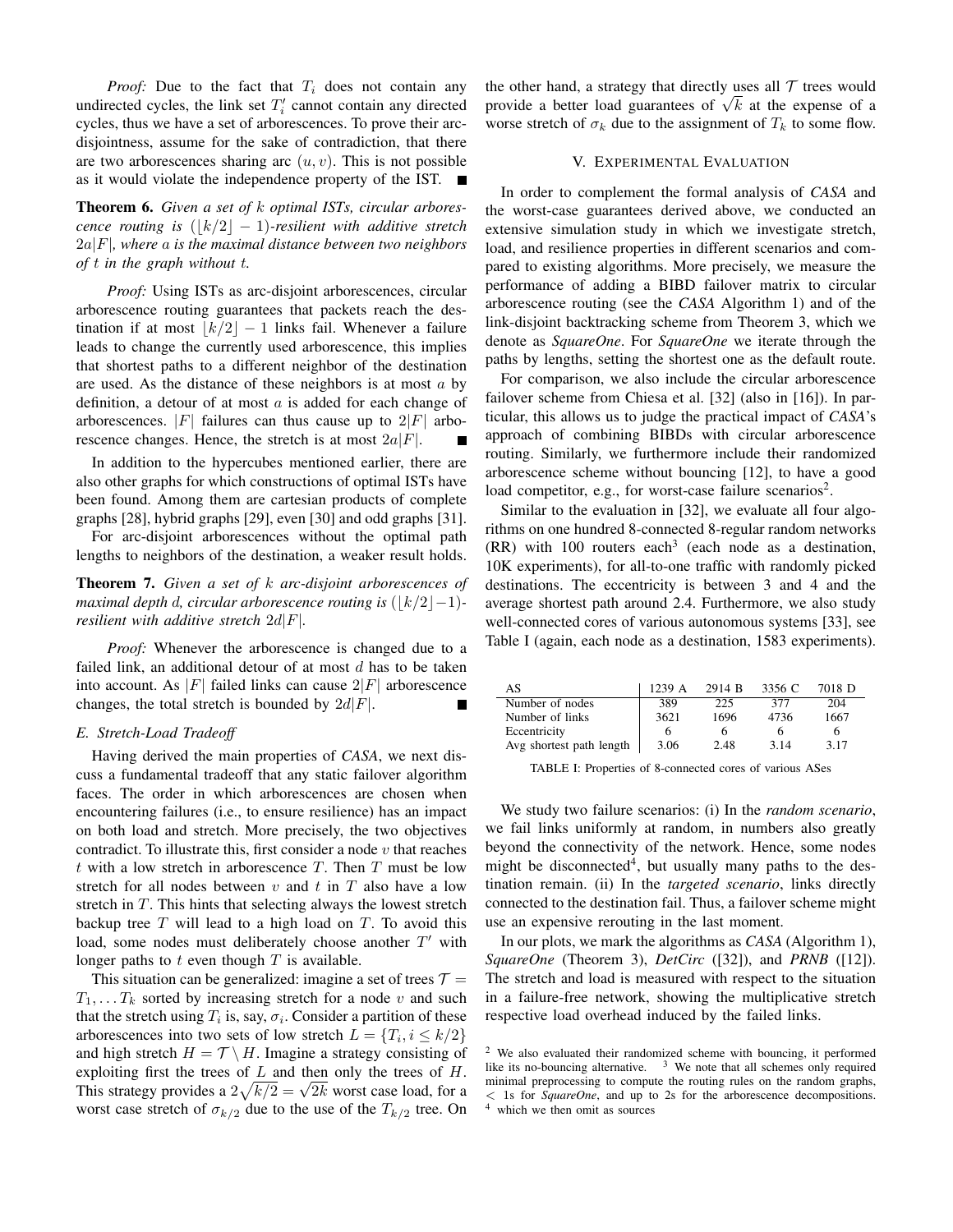

#### *A. Stretch Performance*

We start by discussing the stretch of all four algorithms, plotted in Fig. 3 and 4: the median values are shown as dots, whereas the grey-shaded area depicts the values between the 10th and 90th percentiles.

*1) Targeted failures (Fig. 3):* Regarding the median stretch values, *CASA*, *DetCirc*, and *PRNB* perform quite similar, with *DetCirc* being slightly worse on random graphs. Our backtracking scheme *SquareOne* is significantly better, reaching mostly median stretch values of just 1, which might seem counter-intuitive at first. However, up to 4 link failures will only affect up to half of the sources in *SquareOne*, i.e., half of the network can still route optimally. Considering the 10% and 90% percentiles, *CASA* and *PRNB* perform best on the ASes (with a small bad outlier for *PRNB* on random graphs), with *DetCirc* being close, except for larger failure values. Note that these numbers are much better than the upper bounds derived in Theorem 7, as the depth  $d$  of the arborescences produced in the evalution is between 10 and 24, with a median of 15. *SquareOne* is more impacted in the stretch variance, especially for larger failure numbers. Interestingly, on random graphs, *SquareOne* performs best regarding the variance, though only slightly better than BIBD.

*2) Randomized failures (Fig. 4):* A large number of failures (mostly over a 100) is required for the median stretch values to go beyond 1, where all four schemes behave roughly identical. In the 10th to 90th percentiles, *DetCirc* slightly outperforms



BIBD and *PRNB*, where *PRNB* again has several outliers for large failure numbers. *SquareOne* outperforms the other schemes for failures up to roughly 100, but for larger failure numbers, the variance can be nearly twice as large.

#### *B. Load Performance*

The load results for all algorithms are shown in Fig. 5 and 6, where again the median values are shown as dots and the 10th to 90th percentile in gray-shading.

*1) Targeted failures (Fig. 5):* For random graphs, already a single failure induces worst-case load for *DetCirc*, as each of the eight arborescences only has a single link connected to the destination. The cores of the four ASes are usually better connected, i.e., failing a single link then only reroutes a part of the traffic along the first arborescence. Notwithstanding, *DetCirc* performs worst under adversarial failures. The performance of *CASA*, *PRNB*, and *SquareOne* is roughly similar, though *SquareOne* is slightly better than *PRNB*, which in turn is slightly better than *CASA*. *SquareOne* benefits from the fact that its walks to the destination do not use the last hops in the same order as *DetCirc* and is not restricted to arborescences, hence the load can be distributed among more links. The random nature of picking arborescences in *PRNB* is advantageous in comparison to the *deterministic CASA*, though the randomness of *PRNB* comes with practical implementation difficulties, as we will discuss later.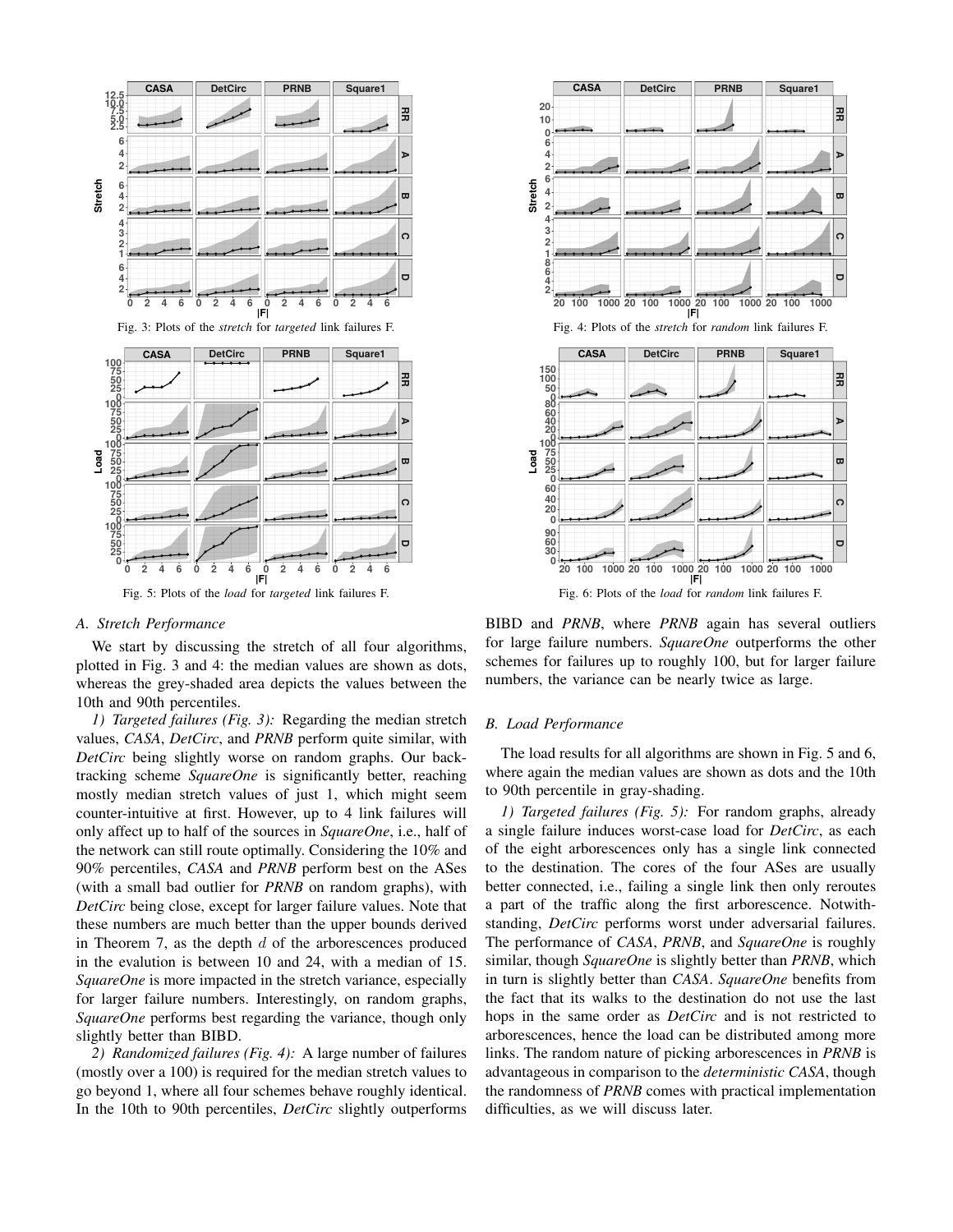*2) Randomized failures (Fig. 6):* Similar to targeted failures, *DetCirc* performs again worst under load considerations. However, the difference is not as large, as failures upstream actually help spreading the load over multiple arborescences for *DetCirc*. The performance order of the three other algorithms remains as under targeted failures, i.e., first *SquareOne*, followed by *PRNB* and *CASA*, due to the reasons outlined above. Especially for few failures, the load overhead is low. In many graphs the last data point shows less load than the points before. This is due to the fact that the resilience of the scheme is reached, as confirmed in the next subsection.

# *C. Resilience*

The resilience is shown in Fig. 7, plotting results for random link failures (for targeted failures, scenarios, the success rate is 100% four the plotted data points).



Fig. 7: Plots of the *resilience* for *random* link failures F.

Except for the most extreme failure settings, all schemes route successfully. For the highest link failure settings, (100- 1000 failures), the *PRNB* scheme performs best. *DetCirc* and *CASA* perform similarly, except on random graphs: here, when large parts of the network fail, the packets can end up in permanent loops, though with a success rate above 90%.

The backtracking scheme *SquareOne* performs worst for extreme failure scenarios, but the success rate remains over 80%. The reason is that already 8 unlucky failures can disconnect all 8 routes, which becomes more likely when removing hundreds of links. Arborescences, however, are more resilient, as failures upstream do not affect links downstream.

# *D. Discussion*

Briefly summarizing our evaluation results, we observe that *CASA* and *PRNB* [12] both perform quite well, outclassing *DetCirc* in nearly all scenarios. An especially large gap can be seen in targeted failure scenarios, where the deterministic nature of *DetCirc* yields high stretch- and load-values. We note that *CASA* is of course deterministic as well, but our BIBD failover construction can be thought of as a derandomization.

• *CASA* performs similarly to *PRNB*, where *PRNB* however faces practical performance obstacles. A major drawback of the *PRNB* approach presented in [12] is that the randomized forwarding can lead to a high number of packet reorderings and hence low throughput.<sup>5</sup> *CASA* on the other hand delivers packets on deterministic routes, for any failure scenario. Notwithstanding, the truly random nature of *PRNB* leads to higher resilience results once hundreds of links failed in our experiments, albeit at the cost of high load and stretch.

- Furthermore, *CASA* provides *theoretical* performance guarantees, in particular for load, which are absent in *DetCirc*, *PRNB*, and *SquareOne*. Nonetheless, *SquareOne* also performs quite well in our simulations, slightly outperforming *CASA* and *PRNB* for roughly 4-5 targeted or up to  $\approx 100$ random failures, from which on the situation is reversed. It would thus be interesting to see how *SquareOne* could be extended to give theoretical performance guarantees, as in its current state it is a (apparently well-working) heuristic.
- We used unit load and all-to-one traffic as a reference scenario for the load evaluation to illustrate worst case conditions for unknown traffic patterns. Otherwise, our approach can be applied to optimize for elephant flows.

## VI. RELATED WORK

Routing mechanisms which tolerate *multiple* failures have been studied intensively in the literature already, and a most well-known technique relies on link reversals [34]. However, link reversal algorithms require dynamic tables which are not always supported, and they also introduce non-trivial delays of up to  $\Omega(|V|^2)$  [35]. Some schemes also exploit packet-header rewriting [23], [36], [37], [38] or packet-duplication [39]. However, the former consumes header space and the latter introduces additional loads, which is undesirable. Another approach is to monitor TCP flows [40] or to pre-compute multiple flow paths s.t. in the event of failures, the ingress switches can rescale the traffic load efficiently without additional computational overhead [41]. Notwithstanding, The packets currently en route are not protected by such schemes.

Designing fast failover mechanisms which do not rely on packet marking however is challenging, and our model is closely related to the papers by Feigenbaum et al. [11], Chiesa et al. [12], [32], Elhourani et al. [23] and Stephens et al. [42], [43] which all study reachability even under multiple failures. In contrast to our work, however, these papers do not account for performance and load aspects of the computed failover paths (and at best provide only trivial stretch guarantees).

The work of Foerster et al. [19] provides stretch guarantees for some special graph classes, such as Hypercubes, Tori, Grids, and Clos-/BCube-topologies. Additionally, the authors provide stretch bounds based on the network's girth. However, their rerouting techniques do not take load into account and do not provide any worst-case guarantees accordingly. To the best of our knowledge, the only works considering load so far are by Borokhovich et al. [18] and Pignolet et al. [26], combined in [44]. Pignolet et al. [26] establish an interesting connection to distributed computing problems without communication,

<sup>5</sup> Additionally, *PRNB* [12] needs to perform *truly random decisions*, as packets can return to a node with identical source, destination, and in-port fields. One solution could be to extend the hash function to non-immutable fields such as the TTL, which requires modifications and uses header space.